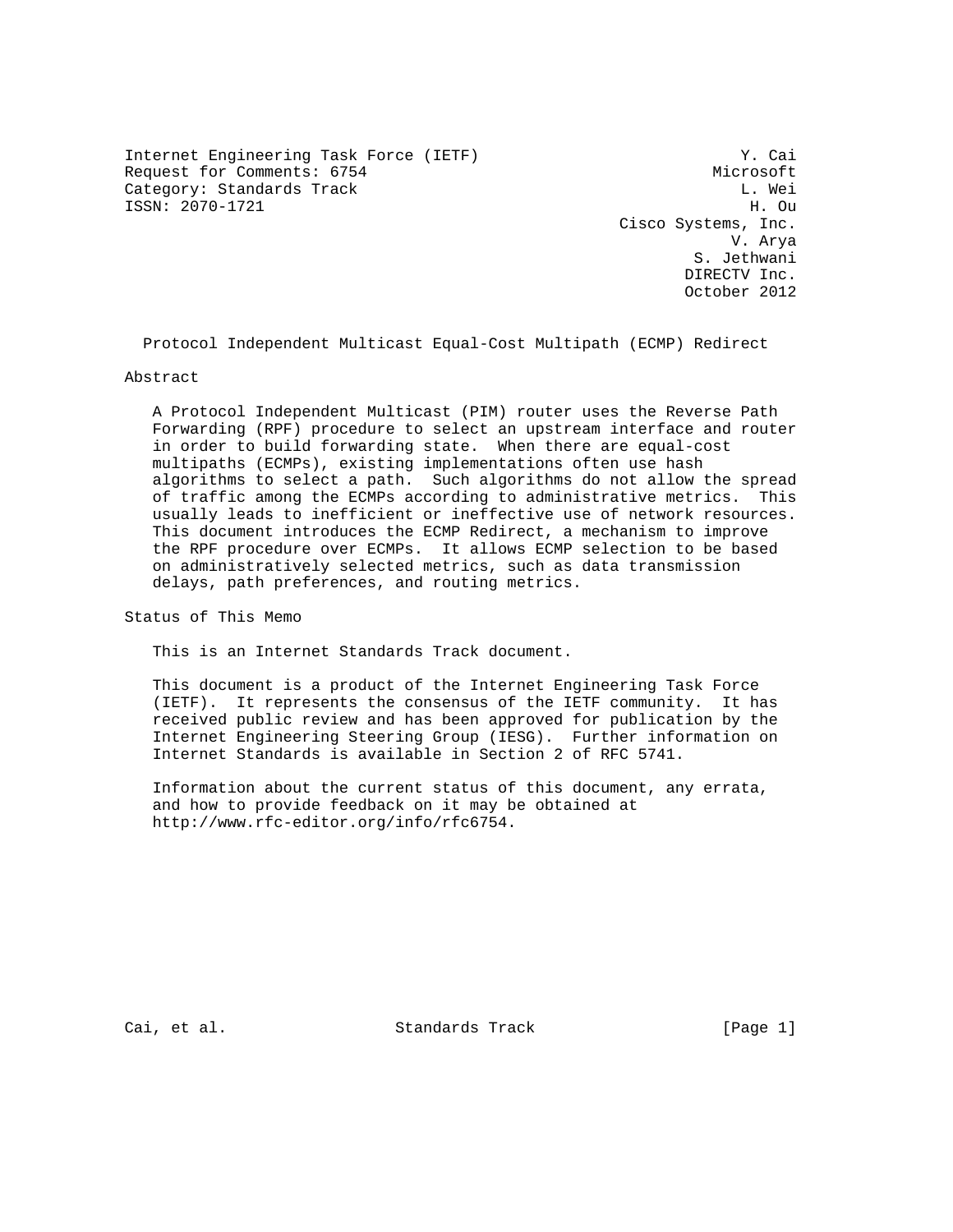# Copyright Notice

 Copyright (c) 2012 IETF Trust and the persons identified as the document authors. All rights reserved.

 This document is subject to BCP 78 and the IETF Trust's Legal Provisions Relating to IETF Documents (http://trustee.ietf.org/license-info) in effect on the date of publication of this document. Please review these documents carefully, as they describe your rights and restrictions with respect to this document. Code Components extracted from this document must include Simplified BSD License text as described in Section 4.e of the Trust Legal Provisions and are provided without warranty as described in the Simplified BSD License.

Table of Contents

|                |      |                                         |  |  |  |  |  |  |  |  |  |  |  | 3              |
|----------------|------|-----------------------------------------|--|--|--|--|--|--|--|--|--|--|--|----------------|
| 2.             |      |                                         |  |  |  |  |  |  |  |  |  |  |  | 3              |
| 3.             |      |                                         |  |  |  |  |  |  |  |  |  |  |  | $\overline{4}$ |
| 4.             |      |                                         |  |  |  |  |  |  |  |  |  |  |  | 5              |
| 5 <sub>1</sub> |      |                                         |  |  |  |  |  |  |  |  |  |  |  | 6              |
|                | 5.1. | Sending ECMP Redirect                   |  |  |  |  |  |  |  |  |  |  |  | 6              |
|                | 5.2. | Receiving ECMP Redirect                 |  |  |  |  |  |  |  |  |  |  |  | 7              |
|                |      |                                         |  |  |  |  |  |  |  |  |  |  |  | 7              |
|                |      |                                         |  |  |  |  |  |  |  |  |  |  |  | - 8            |
|                | 5.5. |                                         |  |  |  |  |  |  |  |  |  |  |  | 8 <sup>8</sup> |
|                |      | 5.5.1. PIM ECMP Redirect Hello Option 8 |  |  |  |  |  |  |  |  |  |  |  |                |
|                |      | 5.5.2. PIM ECMP Redirect Format 9       |  |  |  |  |  |  |  |  |  |  |  |                |
| б.             |      |                                         |  |  |  |  |  |  |  |  |  |  |  |                |
| 7.             |      | Security Considerations 10              |  |  |  |  |  |  |  |  |  |  |  |                |
| 8.             |      |                                         |  |  |  |  |  |  |  |  |  |  |  |                |
| 9.             |      |                                         |  |  |  |  |  |  |  |  |  |  |  |                |
|                | 9.1. | Normative References 11                 |  |  |  |  |  |  |  |  |  |  |  |                |
|                | 9.2. | Informative References 11               |  |  |  |  |  |  |  |  |  |  |  |                |

Cai, et al. Standards Track [Page 2]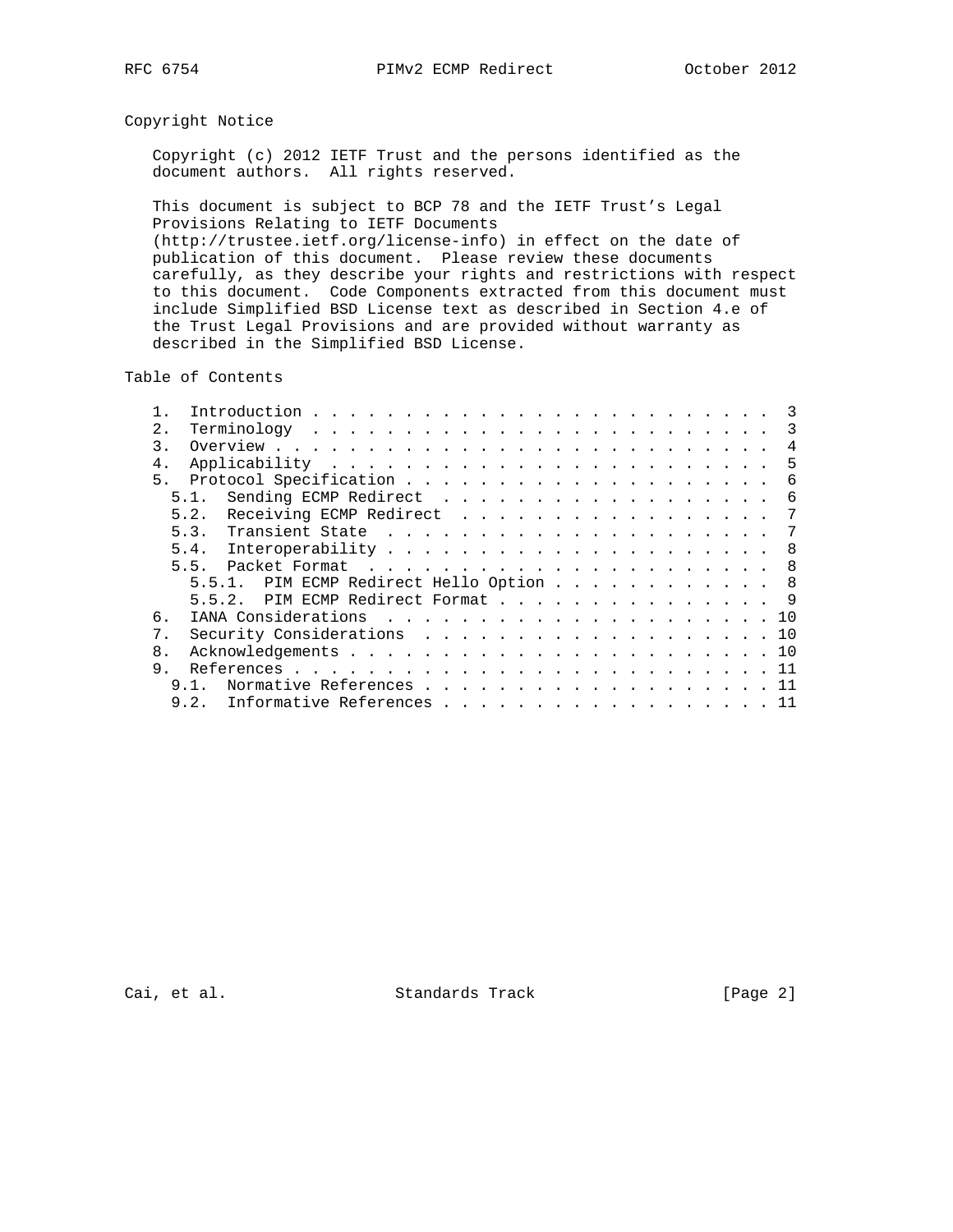# 1. Introduction

 A PIM router uses the RPF procedure to select an upstream interface and a PIM neighbor on that interface to build forwarding state. When there are equal-cost multipaths (ECMPs) upstream, existing implementations often use hash algorithms to select a path. Such algorithms do not allow the spread of traffic among the ECMP according to administrative metrics. This usually leads to inefficient or ineffective use of network resources. This document introduces the ECMP Redirect, a mechanism to improve the RPF procedure over ECMP. It allows ECMP selection to be based on administratively selected metrics, such as data transmission delays, path preferences, and routing metrics, or a combination of metrics.

 ECMPs are frequently used in networks to provide redundancy and to increase available bandwidth. A PIM router selects a path in the ECMP based on its own implementation-specific choice. The selection is a local decision. One way is to choose the PIM neighbor with the highest IP address; another is to pick the PIM neighbor with the best hash value over the destination and source addresses.

 While implementations supporting ECMP have been deployed widely, the existing RPF selection methods have weaknesses. The lack of administratively effective ways to allocate traffic over alternative paths is a major issue. For example, there is no straightforward way to tell two downstream routers to select either the same or different RPF neighbor routers for the same traffic flows.

 With the ECMP Redirect mechanism introduced here, the upstream routers use a PIM ECMP Redirect message to instruct the downstream routers on how to tiebreak among the upstream neighbors. The PIM ECMP Redirect message conveys the tiebreak information based on metrics selected administratively.

2. Terminology

 The key words "MUST", "MUST NOT", "REQUIRED", "SHALL", "SHALL NOT", "SHOULD", "SHOULD NOT", "RECOMMENDED", "MAY", and "OPTIONAL" in this document are to be interpreted as described in [RFC2119].

 This document uses terms defined in [RFC4601] to describe actions taken by PIM routers.

The following terms have special significance for ECMP Redirect:

 o Equal-Cost Multipath (ECMP). In this document, the term "ECMP" refers to parallel, single-hop, equal-cost links between adjacent nodes.

Cai, et al. Standards Track [Page 3]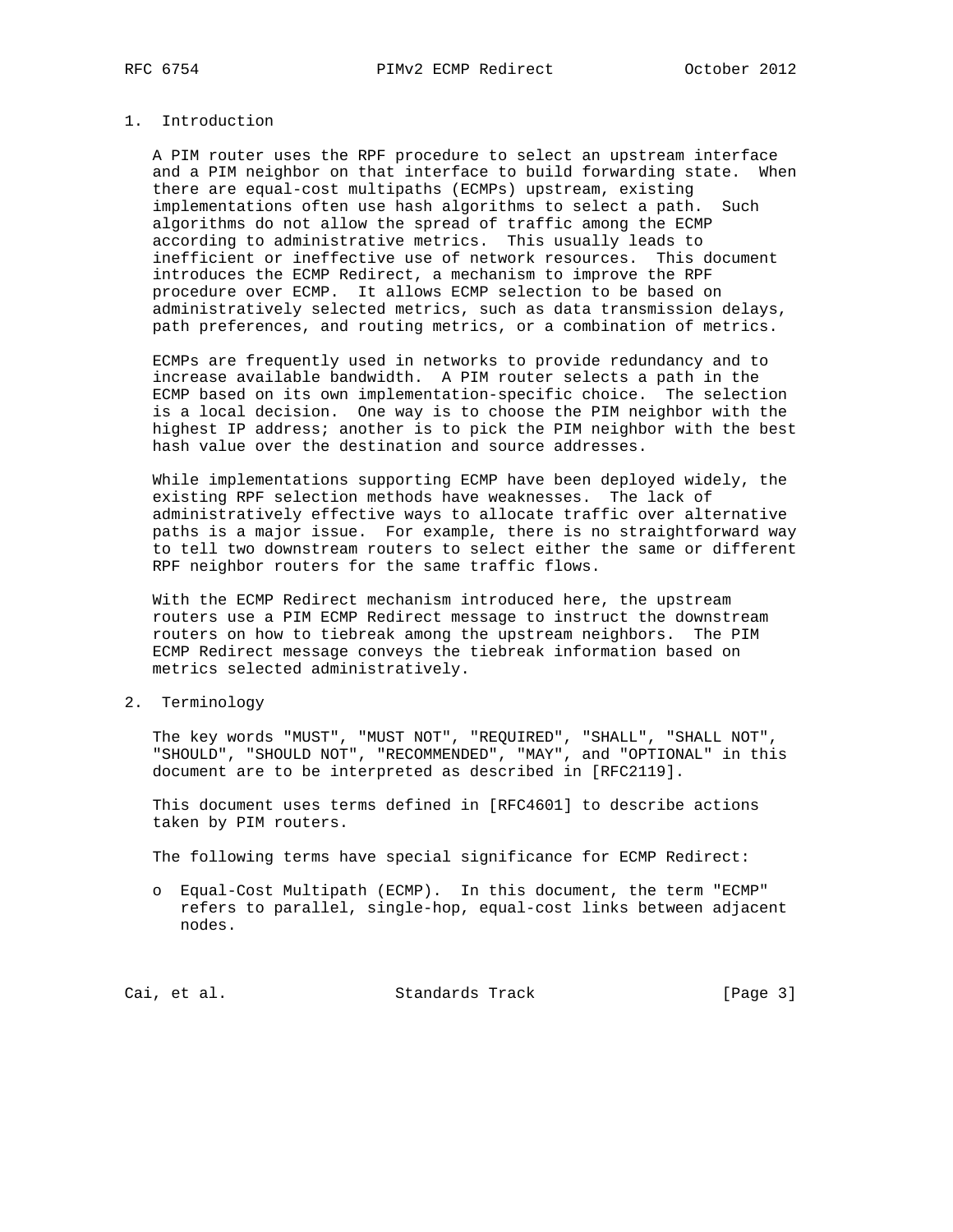o ECMP Bundle. An ECMP bundle is a set of PIM-enabled interfaces on a router, where all interfaces belonging to the same bundle share the same routing metric. The next hops for the ECMP are all one hop away.

 There can be one or more ECMP bundles on any router, while one individual interface can only belong to a single bundle. ECMP bundles are created on a router via configuration.

- o RPF. RPF stands for Reverse Path Forwarding.
- o Upstream. Towards the root of the multicast forwarding tree. An upstream router refers to a router that is forwarding, or potentially capable of forwarding, data packets onto interfaces in an ECMP bundle.

 When there are multiple routers forwarding packets onto interfaces in the ECMP bundle, all these routers are called upstream routers.

- o Downstream. Away from the root of the multicast forwarding tree. A downstream router is a router that uses an interface in the ECMP bundle as an RPF interface for a multicast forwarding entry.
- 3. Overview

 The existing PIM Assert mechanism allows the upstream router to detect the existence of multiple forwarders for the same multicast flow onto the same downstream interface. The upstream router sends a PIM Assert message containing a routing metric for the downstream routers to use for tiebreaking among the multiple upstream forwarders on the same RPF interface.

 With ECMP interfaces between the downstream and upstream routers, the PIM ECMP Redirect mechanism works in a similar way, but extends the ability to resolve the selection of forwarders among different interfaces in the ECMP.

 When a PIM router downstream of the ECMP interfaces creates a new (\*,G) or (S,G) entry, it will populate the RPF interface and RPF neighbor information according to the rules specified by [RFC4601]. This router will send its initial PIM Joins to that RPF neighbor.

 When the RPF neighbor router receives the Join message and finds that the receiving interface is one of the ECMP interfaces, it will check if the same flow is already being forwarded out of another ECMP interface. If so, this RPF neighbor router will send a PIM ECMP Redirect message onto the interface the Join was received on. The PIM ECMP Redirect message contains the address of the desired RPF

Cai, et al. Standards Track [Page 4]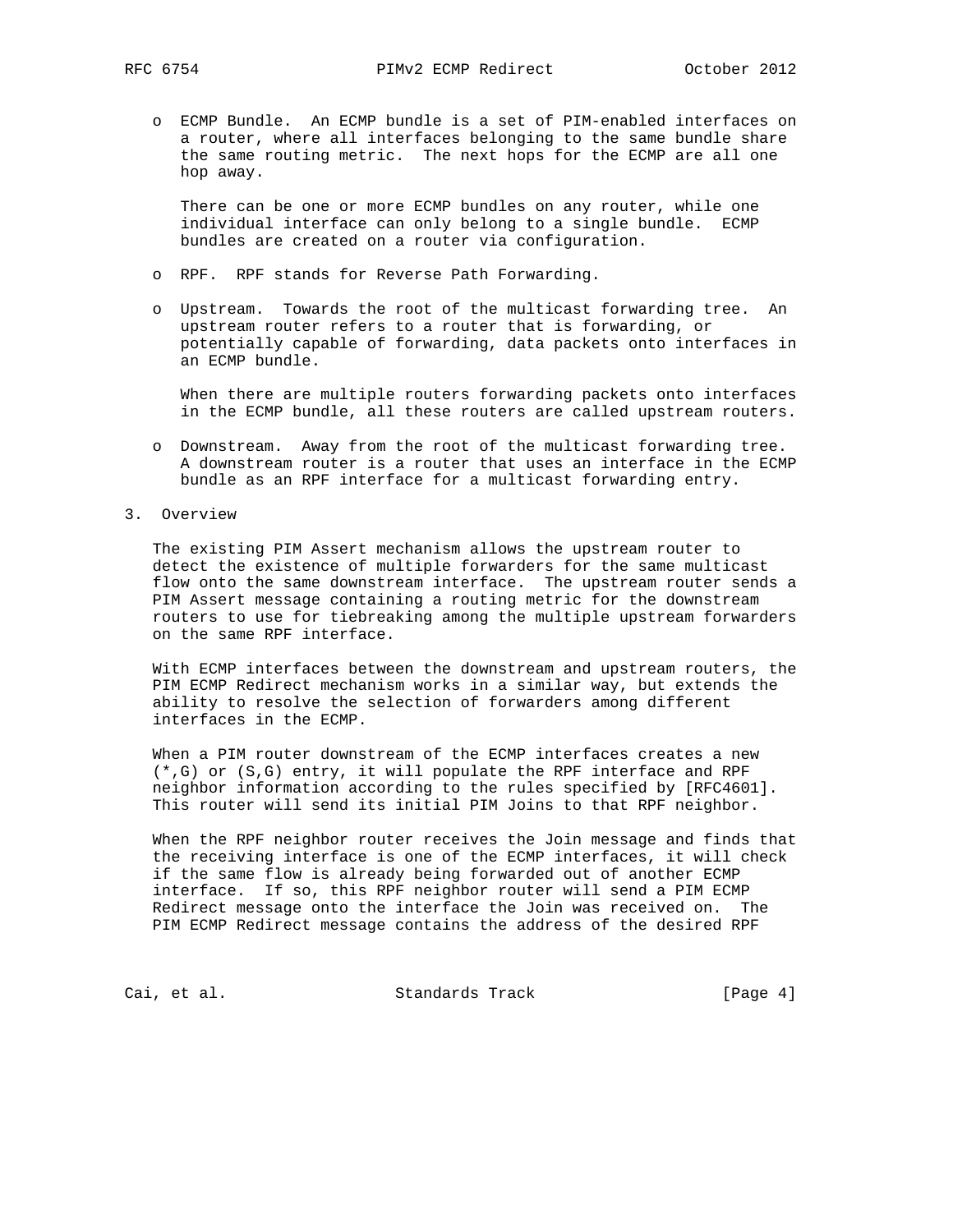neighbor, an Interface ID [RFC6395], and the other parameters used as tiebreakers. In essence, a PIM ECMP Redirect message is sent by an upstream router to notify downstream routers to redirect PIM Joins to the new RPF neighbor via a different interface. When the downstream routers receive this message, they SHOULD trigger PIM Joins toward the new RPF neighbor specified in the packet.

 This PIM ECMP Redirect message has similar functions as the existing PIM Assert message:

- 1. It is sent by an upstream router.
- 2. It is used to influence the RPF selection by downstream routers.
- 3. A tiebreaker metric is used.

 However, the existing Assert message is used to select an upstream router within the same multi-access network (such as a LAN), while the Redirect message is used to select both a network and an upstream router.

 One advantage of this design is that the control messages are only sent when there is a need to "rebalance" the traffic. This reduces the amount of control traffic.

4. Applicability

 The use of ECMP Redirect applies to shared trees or source trees built with procedures described in [RFC4601]. The use of ECMP Redirect in PIM Dense Mode [RFC3973] or in Bidirectional PIM [RFC5015] is not considered in this document.

 The enhancement described in this document can be applicable to a number of scenarios. For example, it allows a network operator to use ECMPs and have the ability to perform load splitting based on bandwidth. To do this, the downstream routers perform RPF selection with bandwidth, instead of IP addresses, as a tiebreaker. The ECMP Redirect mechanism assures that all downstream routers select the desired network link and upstream router whenever possible. Another example is for a network operator to impose a transmission delay limit on certain links. The ECMP Redirect mechanism provides a means for an upstream router to instruct a downstream router to choose a different RPF path.

 This specification does not dictate the scope of applications of this mechanism.

Cai, et al. Standards Track [Page 5]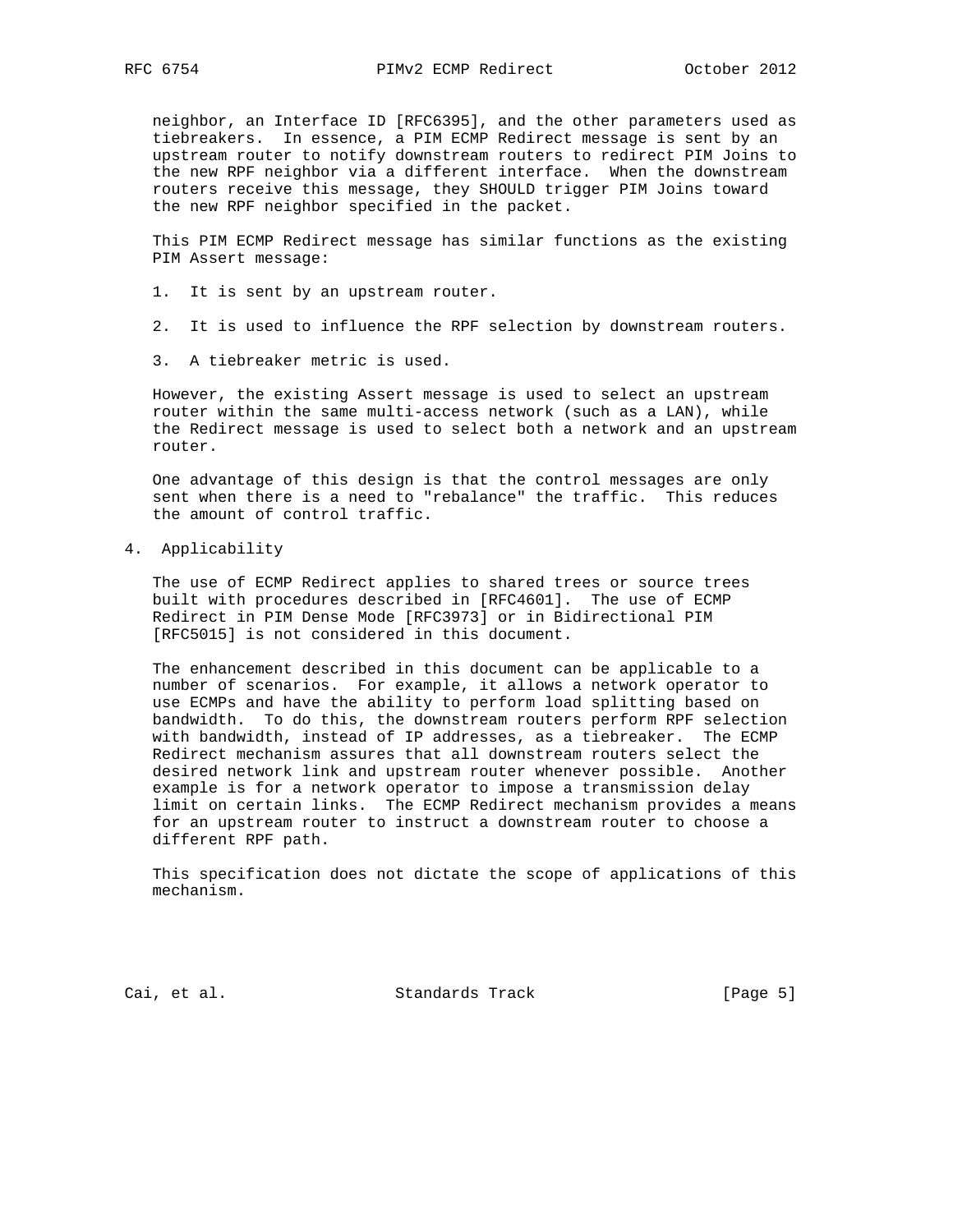### 5. Protocol Specification

5.1. Sending ECMP Redirect

 ECMP Redirects are sent by an upstream router in a rate-limited fashion, under either of the following conditions:

- o It detects a PIM Join on a non-desired outgoing interface.
- o It detects multicast traffic on a non-desired outgoing interface.

 In both cases, an ECMP Redirect is sent to the non-desired interface. An outgoing interface is considered "non-desired" when:

- o The upstream router is already forwarding the same flow out of another interface belonging to the same ECMP bundle.
- o The upstream router is not yet forwarding the flow out any interfaces of the ECMP bundle, but there is another interface with more desired attributes.

 An upstream router MAY choose not to send ECMP Redirects if it becomes aware that some of the downstream routers are unreachable via some links in ECMP bundle.

 An upstream router uses the Neighbor Address or the Interface ID field in the ECMP Redirect message to indicate the interface it wants traffic to be directed to. This Neighbor Address MUST be associated with an interface in the same ECMP bundle as the ECMP Redirect message's outgoing interface. If the Interface ID field is ignored, this Neighbor Address field uniquely identifies a LAN and an upstream router to which a downstream router SHOULD redirect its Join messages, and an ECMP Redirect message MUST be discarded if the Neighbor Address field in the message does not match the cached neighbor address.

 The Interface ID field is used in IPv4 when one or more RPF neighbors in the ECMP bundle are unnumbered, or in IPv6 where link-local addresses are in use. For other IPv4 usage, this field is zeroed when sent, and ignored when received. If the Router ID part of the Interface ID is zero, the field MUST be ignored. See [RFC6395] for details of its assignment and usage in PIM Hellos. If the Interface ID is not ignored, the receiving router of this message MUST use the Interface ID, instead of Neighbor Address, to identify the new RPF neighbor. Additionally, an ECMP Redirect message MUST be discarded if the Interface ID field in the message does not match the cached Interface ID.

Cai, et al. Standards Track [Page 6]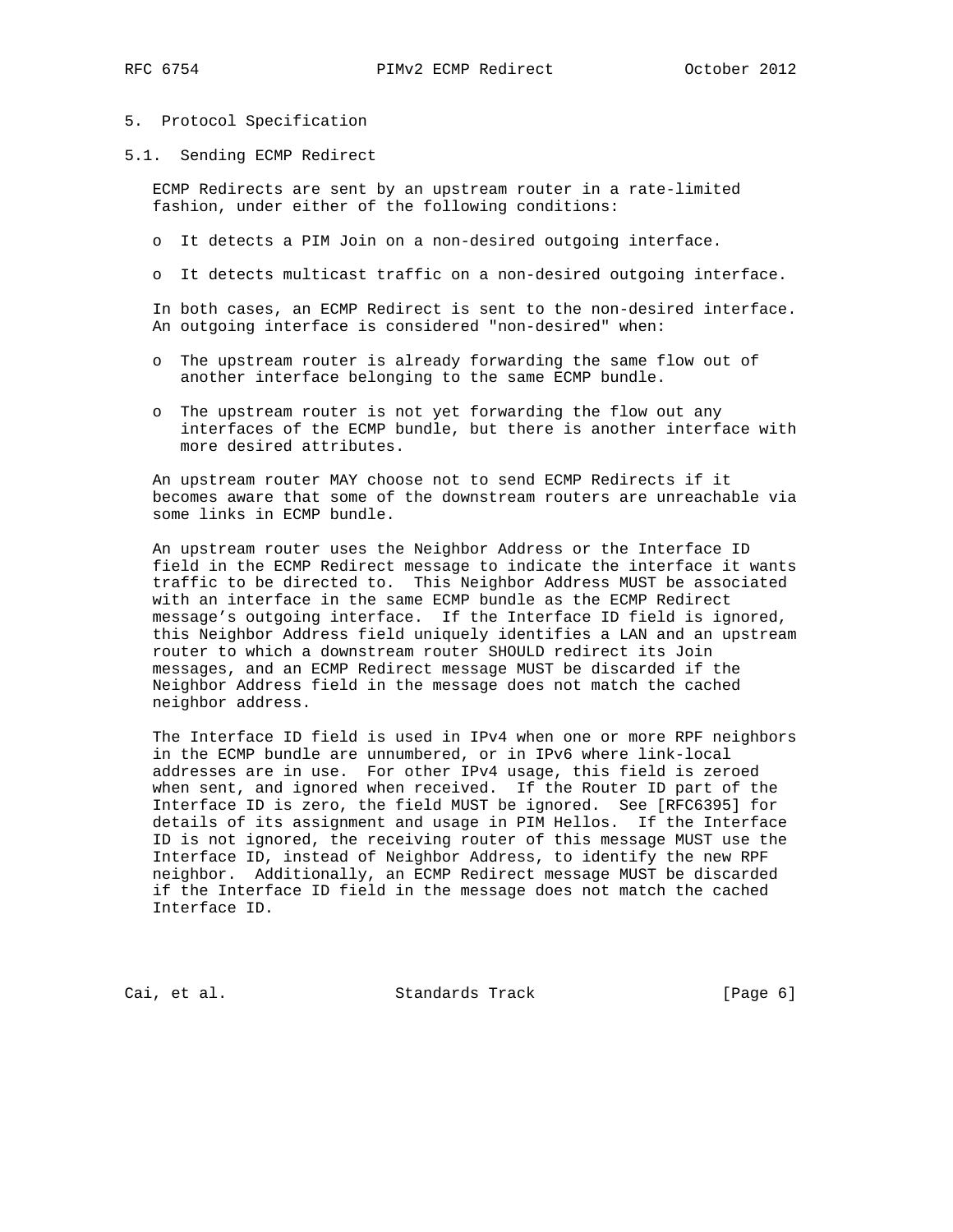## 5.2. Receiving ECMP Redirect

 When a downstream router receives an ECMP Redirect, and detects that the desired RPF path from its upstream router's point of view is different from its current one, it should choose to join the newly suggested path and prune from the current path. The exact order of such actions is implementation specific.

 If a downstream router receives multiple ECMP Redirects sent by different upstream routers, it SHOULD use the Preference, Metric, or other fields as specified below as the tiebreakers to choose the most preferred RPF interface and neighbor. The tiebreak procedure is the same as that used in PIM Assert processing described by [RFC4601].

 If an upstream router receives an ECMP Redirect, it SHOULD NOT change its forwarding behavior even if the ECMP Redirect makes it a less preferred RPF neighbor on the receiving interface.

## 5.3. Transient State

 During a transient network outage with a single link cut in an ECMP bundle, a downstream router may lose connection to its RPF neighbor and the normal ECMP Redirect operation may be interrupted temporarily. In such an event, the following actions are RECOMMENDED.

 The downstream router SHOULD select a new RPF neighbor. Among all ECMP upstream routers, the preferred selection is the one on the LAN that the previous RPF neighbor resided on.

 If there is no upstream router reachable on the LAN that the previous RPF neighbor resided on, the downstream router will select a new RPF neighbor on a different LAN. Among all ECMP upstream routers, the one that served as RPF neighbor before the link failure is preferred. Such a router can be identified by the Router ID, which is part of the Interface ID in the PIM ECMP Redirect Hello option.

 During normal ECMP Redirect operations, when PIM Joins for the same (\*,G) or (S,G) are received on a different LAN, an upstream router will send ECMP Redirect to prune the non-preferred LAN. Such ECMP Redirects during partial network outage can be suppressed if the upstream router decides that the non-preferred PIM Join is from a router that is not reachable via the preferred LAN. This check can be performed by retrieving the downstream router's Router ID, using the source address in the PIM Join, and searching neighbors on the preferred LAN for one with the same Router ID.

Cai, et al. Standards Track [Page 7]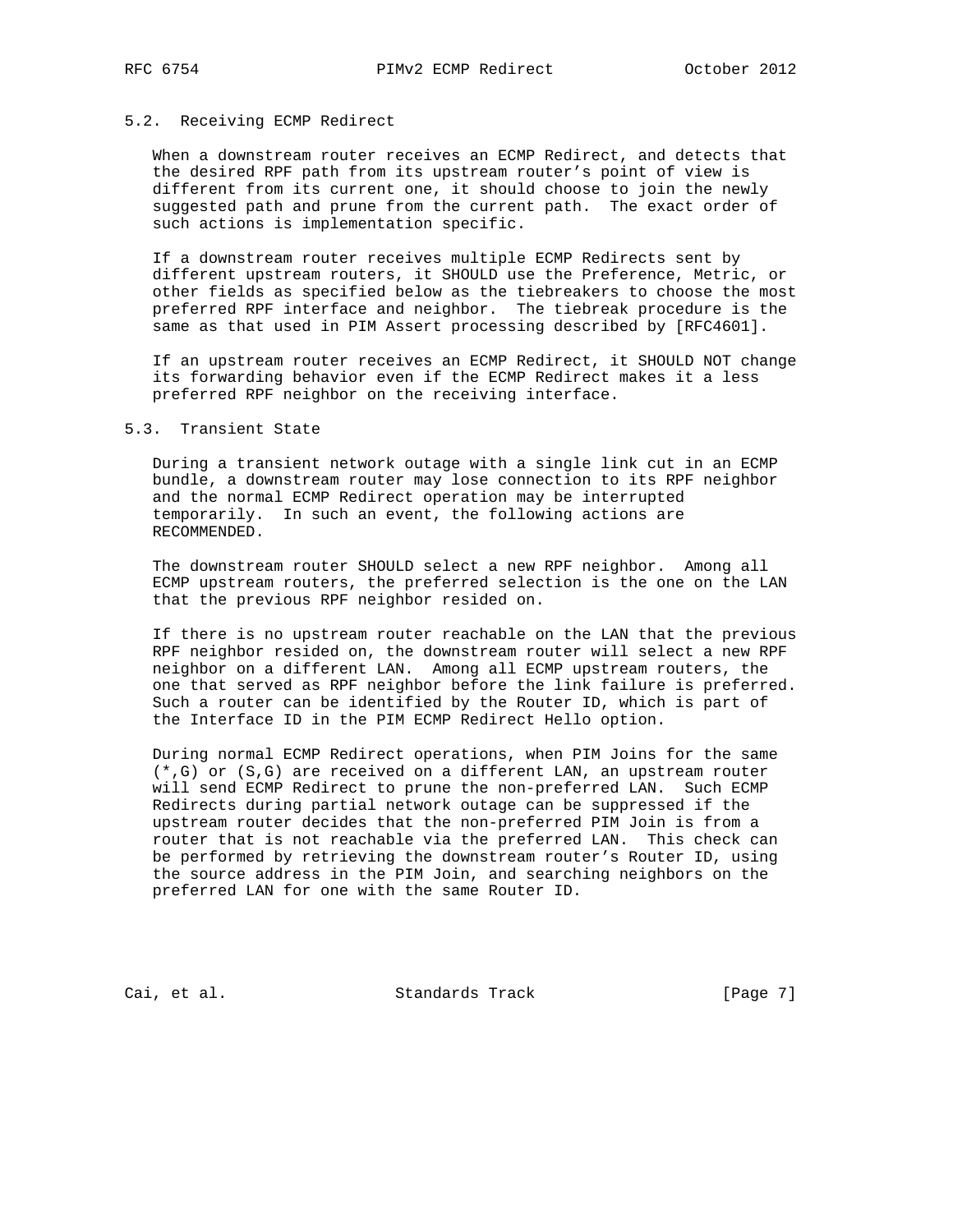## 5.4. Interoperability

 If a PIM router supports this specification, it MUST send the PIM ECMP Redirect Hello Option in its PIM Hello messages.

 A PIM router sends ECMP Redirects on an interface only when it detects that all neighbors on that interface have sent this Hello option. If a PIM router detects that any of its neighbors on an ECMP bundle does not support this Hello option, it SHOULD NOT send ECMP Redirects to interfaces in that bundle; however, it SHOULD still process any ECMP Redirects received from interfaces in that same bundle.

 If a PIM router does not support this specification, it will ignore the PIM ECMP Redirect Hello Options and ECMP Redirects in the PIM packets that it receives.

5.5. Packet Format

5.5.1. PIM ECMP Redirect Hello Option

 $\begin{array}{ccccccc}\n0 & & & 1 & & & 2 & & 3\n\end{array}$  0 1 2 3 4 5 6 7 8 9 0 1 2 3 4 5 6 7 8 9 0 1 2 3 4 5 6 7 8 9 0 1 +-+-+-+-+-+-+-+-+-+-+-+-+-+-+-+-+-+-+-+-+-+-+-+-+-+-+-+-+-+-+-+-+ | Type = 32 | Length = 0 | +-+-+-+-+-+-+-+-+-+-+-+-+-+-+-+-+-+-+-+-+-+-+-+-+-+-+-+-+-+-+-+-+

Figure 1: ECMP Redirect Hello Option

Type: 32

Length: 0

Cai, et al. Standards Track [Page 8]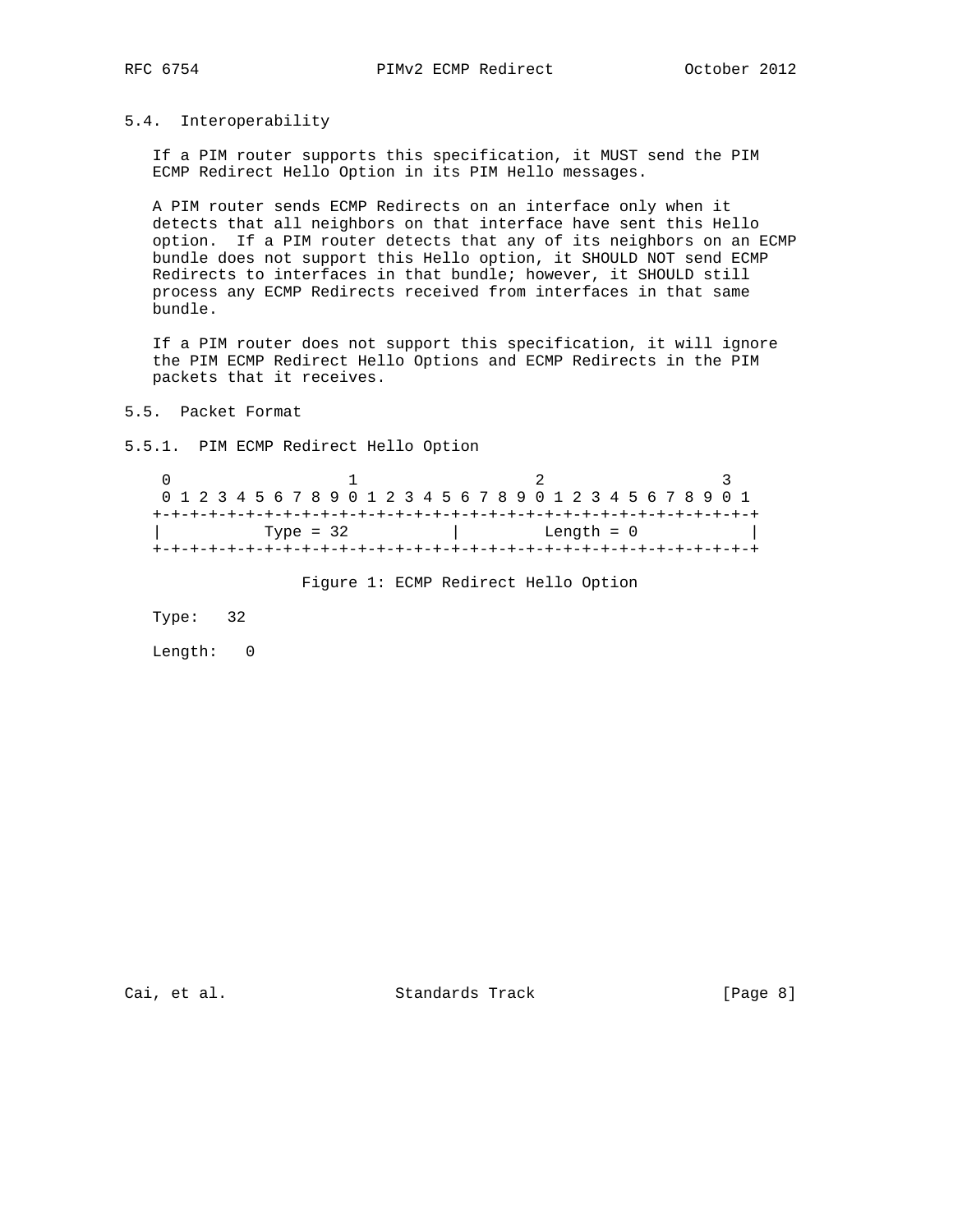5.5.2. PIM ECMP Redirect Format

0  $1$  2 3 0 1 2 3 4 5 6 7 8 9 0 1 2 3 4 5 6 7 8 9 0 1 2 3 4 5 6 7 8 9 0 1 +-+-+-+-+-+-+-+-+-+-+-+-+-+-+-+-+-+-+-+-+-+-+-+-+-+-+-+-+-+-+-+-+ |PIM Ver| Type | Reserved | Checksum +-+-+-+-+-+-+-+-+-+-+-+-+-+-+-+-+-+-+-+-+-+-+-+-+-+-+-+-+-+-+-+-+ | Group Address (Encoded-Group format) | +-+-+-+-+-+-+-+-+-+-+-+-+-+-+-+-+-+-+-+-+-+-+-+-+-+-+-+-+-+-+-+-+ | Source Address (Encoded-Unicast format) | +-+-+-+-+-+-+-+-+-+-+-+-+-+-+-+-+-+-+-+-+-+-+-+-+-+-+-+-+-+-+-+-+ | Neighbor Address | +-+-+-+-+-+-+-+-+-+-+-+-+-+-+-+-+-+-+-+-+-+-+-+-+-+-+-+-+-+-+-+-+ | | +-+-+-+-+-+- ............ Interface ID ........... -+-+-+-+-+-+-+ | | +-+-+-+-+-+-+-+-+-+-+-+-+-+-+-+-+-+-+-+-+-+-+-+-+-+-+-+-+-+-+-+-+ | Preference | | +-+-+-+-+-+-+-+-+-+-+-+-+-+-- ... Metric ... -+-+-+-+-+-+-+-+-+ | | +- .. Metric .. +-+-+-+-+-+-+-+-+-+-+-+-+-+-+-+-+-+-+-+-+-+-+-+-+ | | +-+-+-+-+-+-+-+-+

Figure 2: ECMP Redirect Message Format

PIM Ver: See Section 4.9 in [RFC4601].

Type: 11

Reserved: See Section 4.9 in [RFC4601].

Checksum: See Section 4.9 in [RFC4601].

 Group Address (64 or 160 bits): Encoded-Group address as specified in Section 4.9.1 of [RFC4601].

 Source Address (48 or 144 bits): Encoded-Unicast address as specified in Section 4.9.1 of [RFC4601].

 Neighbor Address (32 or 128 bits): Address of desired upstream neighbor where the downstream receiver redirects PIM Joins.

Interface ID (64 bits): See [RFC6395] for details.

Cai, et al. Standards Track [Page 9]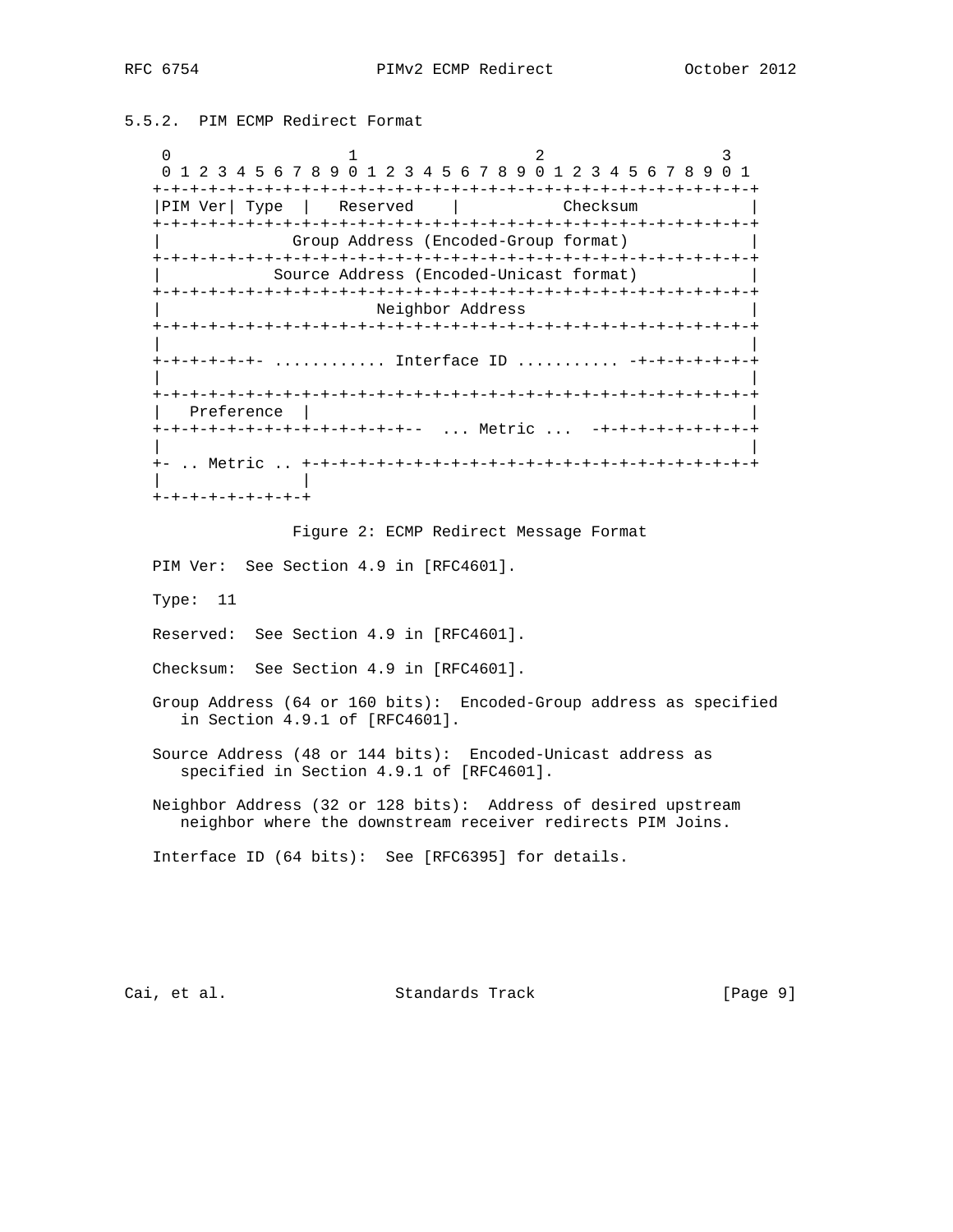- Preference (8 bits): The first tiebreaker when ECMP Redirects from multiple upstream routers are compared against each other. A numerically smaller value is preferred. A reserved value (15) is used to indicate the metric value following the Preference field is a Network Time Protocol (NTP) timestamp, encoded in the format specified in [RFC5905], taken at the moment the sending router started to forward out of this interface.
- Metric (64 bits): The second tiebreaker if the Preference values are the same. A numerically smaller value is preferred. This Metric can contain path parameters defined by users. When the Preference and Metric values are the same, the Neighbor Address or Interface ID field is used as the third tiebreaker, depending on which field is used to identify the RPF neighbor; the bigger value wins.
- 6. IANA Considerations

 A PIM-Hello Option Type (32) has been assigned to the PIM ECMP Redirect Hello Option.

 In the PIM Message Types registry created by [RFC6166], a PIM Message Type (11) has been assigned to the ECMP Redirect message.

7. Security Considerations

 Security of the ECMP Redirect is only guaranteed by the security of the PIM packet; the security considerations for PIM Assert packets as described in [RFC4601] apply here. Spoofed ECMP Redirect packets may cause the downstream routers to send PIM Joins to an undesired upstream router and trigger more ECMP Redirect messages. Security considerations for PIM packets described in [RFC4601] also apply to the new Hello option defined here.

8. Acknowledgements

 The authors would like to thank Apoorva Karan for helping with the original idea, and Eric Rosen, Isidor Kouvelas, Toerless Eckert, Stig Venaas, Jeffrey Zhang, Bill Atwood, and Adrian Farrel for their review comments.

Cai, et al. Standards Track [Page 10]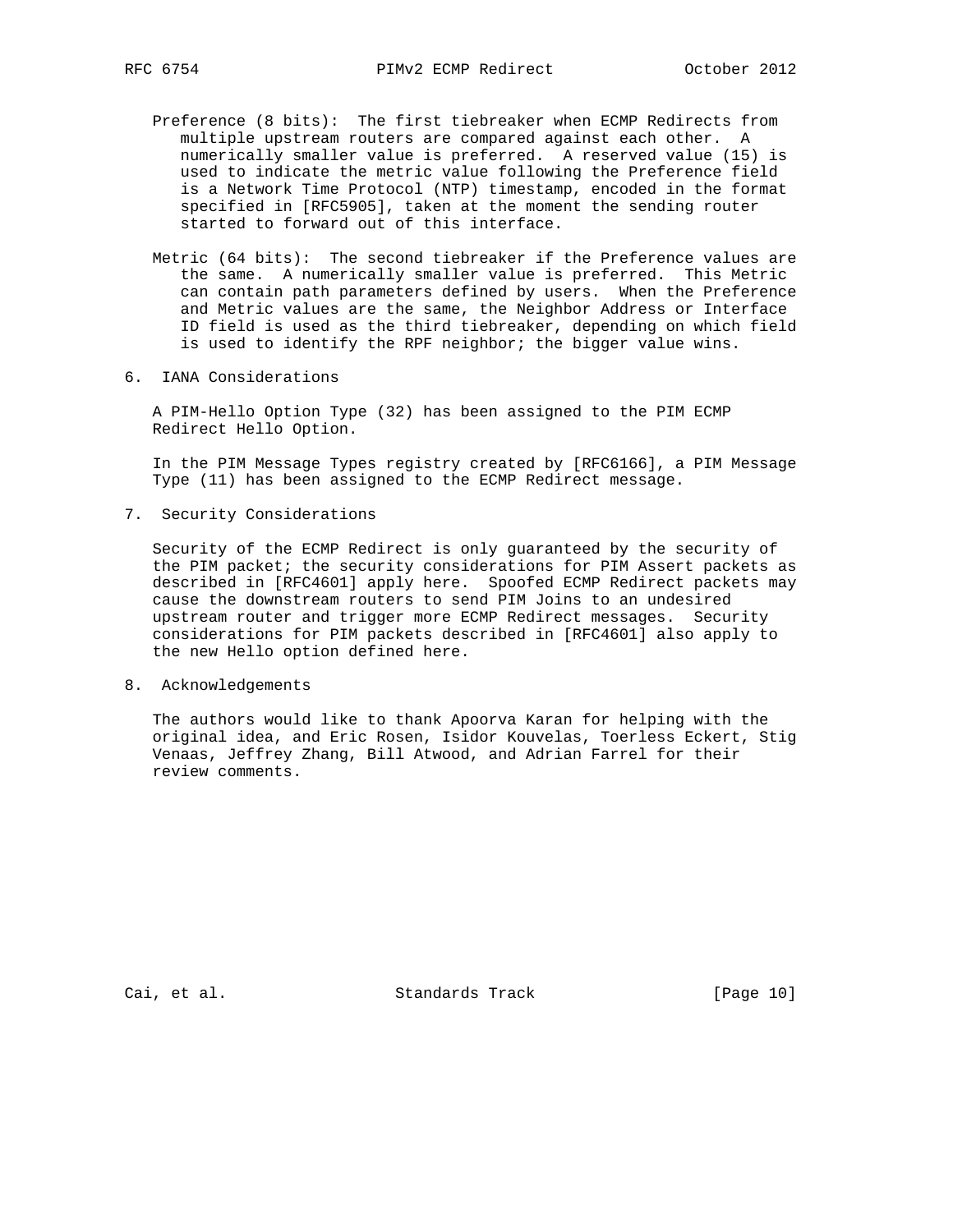# 9. References

- 9.1. Normative References
	- [RFC2119] Bradner, S., "Key words for use in RFCs to Indicate Requirement Levels", BCP 14, RFC 2119, March 1997.
	- [RFC4601] Fenner, B., Handley, M., Holbrook, H., and I. Kouvelas, "Protocol Independent Multicast - Sparse Mode (PIM-SM): Protocol Specification (Revised)", RFC 4601, August 2006.
- 9.2. Informative References
	- [RFC3973] Adams, A., Nicholas, J., and W. Siadak, "Protocol Independent Multicast - Dense Mode (PIM-DM): Protocol Specification (Revised)", RFC 3973, January 2005.
	- [RFC5015] Handley, M., Kouvelas, I., Speakman, T., and L. Vicisano, "Bidirectional Protocol Independent Multicast (BIDIR- PIM)", RFC 5015, October 2007.
	- [RFC5905] Mills, D., Martin, J., Ed., Burbank, J., and W. Kasch, "Network Time Protocol Version 4: Protocol and Algorithms Specification", RFC 5905, June 2010.
	- [RFC6166] Venaas, S., "A Registry for PIM Message Types", RFC 6166, April 2011.
	- [RFC6395] Gulrajani, S. and S. Venaas, "An Interface Identifier (ID) Hello Option for PIM", RFC 6395, October 2011.

Cai, et al. Standards Track [Page 11]